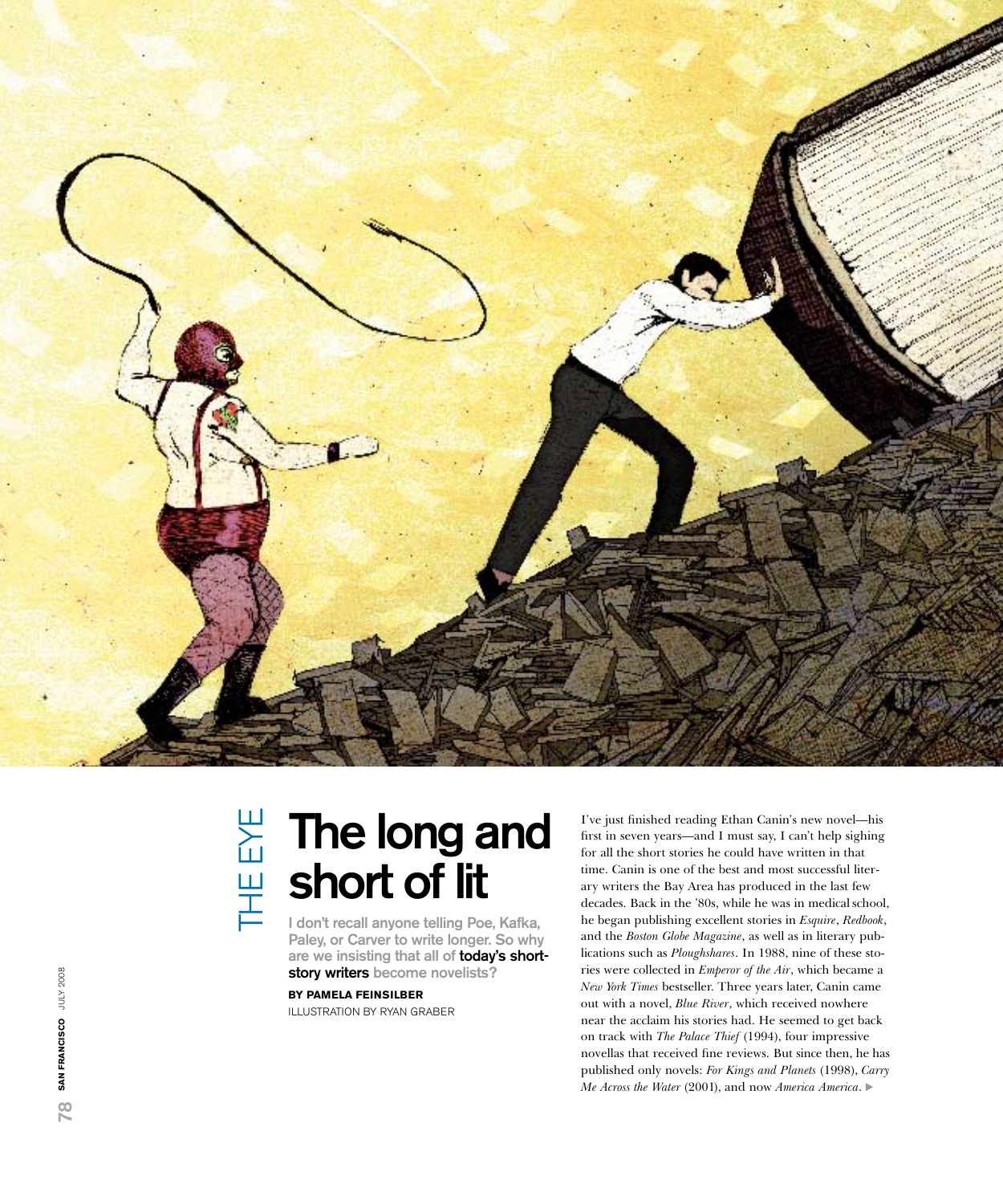Canin is not a bad novelist, but he is a great shortfiction writer. Yet everything in publishing today conspires to turn story writers into novelists. A few weeks ago, Amy Rennert, a literary agent based in Tiburon (and a former editor of this magazine), told me about her client Peter Gordon: Even though he's published several stories in the *New Yorker*, it took her more than a year to sell his collection, *Man Receives Letter* (due out next year). At least three publishers said, "I'd be interested in taking this if he also had a novel, and we'd publish the novel first."

David Poindexter, who runs MacAdam/Cage, a small, serious literary press in San Francisco, told me the same thing: "The publisher wants to hear the agent say, 'He's working on a novel.'"

Another Rennert client, Jodi Angel, came out with a story collection, *The History of Vegas*, in 2005. I'd never heard of it, even though Angel teaches at UC Davis and the publisher was Chronicle Books. She's still writing stories, but, according to Rennert, she's wondering whether she needs to come up with a novel to break through, rather than doing what she does best.

You may have wondered, as I have, what happened to ZZ Packer, one of the Bay Area's best short-story writers (*Drinking Coffee Elsewhere*, 2003). "Let me introduce you to someone at the start of what's bound to be an impressive career," I wrote about her then. Well, she's been working on a novel for the past six and a half years. In fact, all the new local story writers I've enjoyed lately have been diverted in this way. Julie Orringer (*How to Breathe Underwater*, 2003) has a novel due out next year. Daniel Alarcón's *Lost City Radio* came out a couple of years after his stellar story collection, *War by Candlelight* (2005). Elizabeth McKenzie followed her linked stories (*Stop That Girl*, 2005) with the engaging but less memorable novel *MacGregor Tells the World* (2007). Since the success of his collection (*Music Through the Floor*, 2005), Eric Puchner has been writing a novel that we'll probably see in 2009, after which, he says, "I hope to get back to stories." At least our local master of the form, Tobias Wolff, is still writing short fiction, most recently for this year's valuable collection *Our Story Begins*.

Of course, most lit professors at least imply that the novel is the highest form of fiction, and publishers say that novels sell better than stories do—a self-fulfilling prophesy, if the publishing houses don't buy many collections or do much to publicize the ones they do. In the past, mainstream magazines from the *Saturday Evening Post* to the *Saturday Review* (formerly *Saturday Review of Literature*) to *Playboy* made it possible for writers like Ray Bradbury and John Cheever to become nationally famous—and make a buck—by selling stories to them. Canin published three of his stories in the *Atlantic*, which now offers fiction only once a year, for "summer reading." At the moment, the *New Yorker*, *Esquire*, *Playboy*, and *Harper's* are the only mainstream magazines that publish fiction.

Not only can we not find short fiction in most generalinterest magazines, but we can't even track down the litThe short story calls for a tighter, more intri- cate focus than the novel, and Ethan Canin mastered its necessi- ties. In his new novel, though, art-<br>ful exposi-<br>tion often gives way to pedantic explanation.

erary magazines. There are dozens—*Zoetrope: All-Story*, *ZYZZYVA*, and the *Threepenny Review* (all published in the Bay Area), *Tin House*, *Glimmer Train*, several others with *Review* in their names—but just try to find them. When Stephen King was editing *The Best American Short Stories 2007*, he wanted to consider more stories than the series editor had sent him. So he went to his favorite Florida megabookstore, he tells us in the book's introduction, where he found *Harper's* and the *New Yorker* easily enough. For the rest, he had to drop to the floor "like a school janitor trying to scrape a particularly stubborn wad of gum off the gym floor…. I hope the young woman browsing *Modern Bride* won't think I'm trying to look up her skirt. I hope the young man trying to decide between *Starlog* and *Fangoria* won't step on me."

No wonder would-be fiction writers concentrate more on what publishers want to buy than on honing their craft. No wonder readers don't always seek out the story collections that do make it into the bookstore. Practically the entire culture is saying short fiction isn't worth our time. Yet when writers have a gift for creating short stories, we should honor it; we certainly shouldn't discourage them from developing their biggest talent. I don't recall anyone saying of Edgar Allan Poe, Franz Kafka, Katherine Mansfield, Grace Paley, or Raymond Carver, "Damn it, where is his (or her) *novel* already?" And think of Jhumpa Lahiri, whose second story collection, *Unaccustomed Earth*, is a bestseller right now. Someone took a chance on her first book, a story collection called *Interpreter of Maladies* (published in paperback in 1999), which became a bestseller and won a Pulitzer Prize. *Then* she published a novel.

So it's disappointing, if understandable, that Canin continues to write ordinary novels rather than unforgettable stories. The best short stories never relax their grip: Every word, every action by every character, builds toward the effect the author seeks, often indirectly or by implication. (Consider Tobias Wolff 's six-page "Bullet in the Brain," in which a sour, unpleasant man is shot in the head by a bank robber. During the millisecond of synaptic confusion before the bullet does its damage, the man feels elation, not pain, remembering a summer baseball game when he delighted in the grass, the sun, something someone said.) A story can be subtle; it can leave you thinking about what it meant. In some ways, a masterful story seems more difficult to write than a novel, a form that allows for some digression and a little relaxation in the narrative. The short story calls for a tighter, more intricate focus, and Canin mastered its necessities early on.

In Canin's novels, however, the storyteller's artful exposition often gives way to pedantic explanation. In his new book, Corey Sifter, the hardworking son of a working-class father, is taken in hand by the local gentry, the Metareys. They send Corey to prep school and college, and in return he works for them during weekends and vacations—not least in their efforts to elect their friend, the progressive senator Henry Bonwiller, as president. We soon learn that the tale includes the